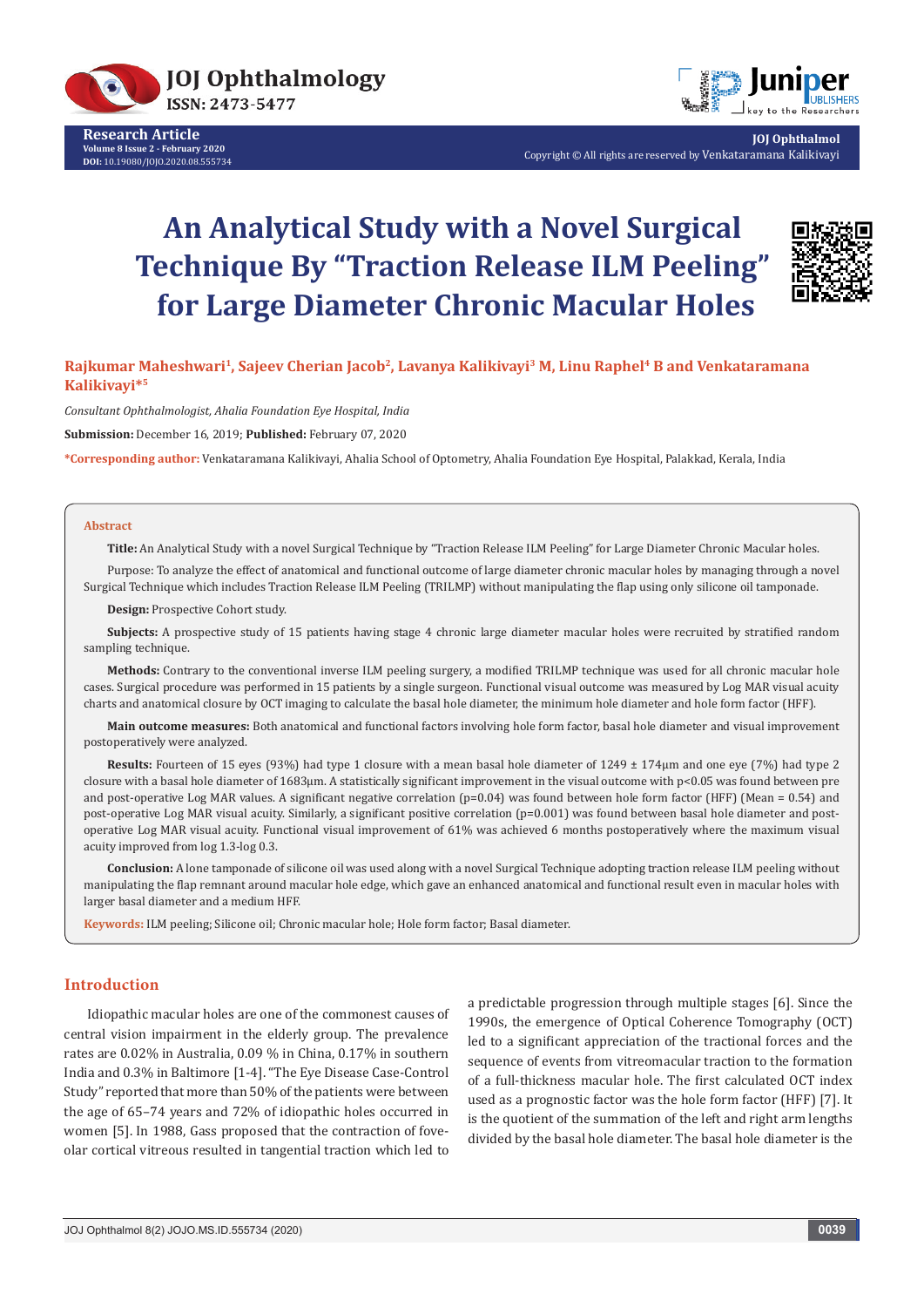diameter of the macular hole measured at the level of retinal pigment epithelium. The technique proposed by Kelly and Wendel in 1991 [8] remains the basis for the standard surgical repair of macular hole even today. This includes, 3 port pars plana vitrectomy with removal of cortical vitreous and epiretinal membrane (ERM) followed by an intraocular tamponade by  $\mathsf{C_3F_8}$  gas. After the surgery, the patient had to maintain a strict face-down position for no less than a week in order to attain a maximum tamponade of the macula. Currently, several modifications of the standard technique are developed. The newer techniques include internal limiting membrane (ILM) peeling [9] and use of surgical adjuvants like TGF beta 2, autologous serum, platelets, and whole blood [8-11]. The ILM peeling around the macular hole was found to increase the success rate close to 88-100% possibly by removing all the tractional elements, [12-16] thereby aiding better hole closure. In 2010, an additional "Inverted ILM flap" technique, was put forth which was proved to increase the rate of complete closure of the macular hole with improved visual outcome [17]. This technique involved leaving remnants of ILM at the macular hole margin to about 2 disc diameters (DD). This ILM remnant was then inverted upside-down to cover the macular hole and the fluid-air exchange was performed. Studies done by Kannan et al. [18] and Chabblani et al. [19] showed that inverted ILM flap technique did not lead to significantly higher closure rates as opposed to conventional ILM peeling in large macula hole (MH) > 800μm. In the study by Shukla et al. [20] it was found that 81% of chronic macular holes achieved anatomical closure by using ILM peeling and  $C_3F_8$  tamponade. It was also reported that 62% attained type 1 closure, 19% attained type 2 closure and larger holes with a mean of 1205μm remained open postoperatively. In their study, larger holes were more likely to remain open after surgical repair. Several studies had used silicone oil tamponade for treatment of idiopathic macular holes predominantly to avoid postoperative head posturing and the results achieved were comparable with C3F8 tamponade [21-23].

Lai and McCuen compared silicone oil versus gas tamponade and found that  $C_3F_8$  gas proved to be a more effective tamponade than silicone oil with respect to achieving initial closure of macular holes [24]. Eyes receiving an oil tamponade required significantly more reoperations to achieve a similar rate of hole closure compared with eyes undergoing a gas tamponade. Final visual acuity was better for gas-operated eyes than for silicone-operated eyes. The aim of this study was to analyze the results of a novel surgical technique for chronic macular holes with pars plana vitrectomy adopting traction release ILM peeling (TRILMP), leaving a circular remnant of  $2/3^{rd}$  DD of ILM around the MH edges with silicone oil tamponade.

# **Materials and Methods**

This prospective cohort study recruited patients from a single surgeon who were diagnosed to have chronic (duration >6 months) full-thickness stage 4 macular hole. Patients with previous history of trauma and vitreoretinal surgeries were excluded. Institutional ethics committee approval was obtained, and this study followed the tenets of the declaration of Helsinki. Surgical procedure was performed in 15 eyes of 15 patients after obtaining written informed consent. Preoperative evaluation included objective and subjective refraction, intraocular pressure (IOP) measurement, slit lamp biomicroscopy along with retinal evaluation with indirect ophthalmoscopy. OCT imaging was performed to calculate the basal hole diameter, the minimum hole diameter and hole form factor (HFF). All the patients underwent 25G pars plana vitrectomy using Zeiss resight biome wide field lens. The removal of posterior hyaloid was aided using triamcinolone acetonide. Brilliant Blue dye was used under air for <5 seconds for better visualization of the ILM. Alcon ILM forceps was used to pinch and elevate the ILM. Unlike earlier works, the ILM remnant was not inverted and placed into the MH which was the customary procedure. Instead ILM peeling was performed in a doughnut-shaped fashion leaving approximately a circular remnant of 2/3rd DD of ILM still attached to the margins of the macular hole. Once the traction on the edges of MH was released, hole closure was more rapid and rewarding. Exchange of fluid-air was followed by filling of silicone oil (1500cs) tamponade. Complete fill of the vitreous cavity devoid of air bubbles was ensured. Patients were followed up on day 1, 1 week, 1 month, 2 months and 6 months postoperatively. At each visit best corrected visual acuity (BCVA) and IOP were recorded. OCT imaging was done on the next day and at 1 month post op review. Silicone oil removal was done between 2-3 months. Anatomical outcome and final visual acuity were assessed for each patient at the end of 6 months follow up.

Descriptive analyses were computed for all the patients. Student's t test was performed to analyze the pre-op and post-op results. A simple linear regression was carried out to estimate the influence of basal hole diameter, minimum diameter and hole form factor on the functional visual outcome postoperatively.

#### **Results**

A total of 15 eyes from 15 patients with chronic idiopathic macular holes were included in the study. There were 6 males and 9 females in the group with an average age of 65±5.64 years and 65±3.63 years respectively. All the patients had a full-thickness stage 4 macular hole (according to Gass classification). OCT imaging was done to measure the basal hole diameter, the minimum hole diameter and the hole form factor (HFF) was calculated. The mean basal hole diameter in the group was 1270±203 microns with a minimum of 851 microns and maximum of 1683 microns. The minimum hole diameter ranged between 338 to 844μm with a mean of 697±141 um. The average HFF in the group was calculated and was found to be  $0.54 \pm 0.09$  with a minimum of 0.41 and a maximum of 0.77. Fourteen of 15 eyes (93%) had type 1 closure with a mean basal hole diameter of 1249±174μm and mean minimum hole diameter of 687±141μm). One eye (7%) had type 2 closure with a basal diameter of 1683μm and minimum hole diameter of 826μm. The mean preoperative visual acuity was 1.15± 0.17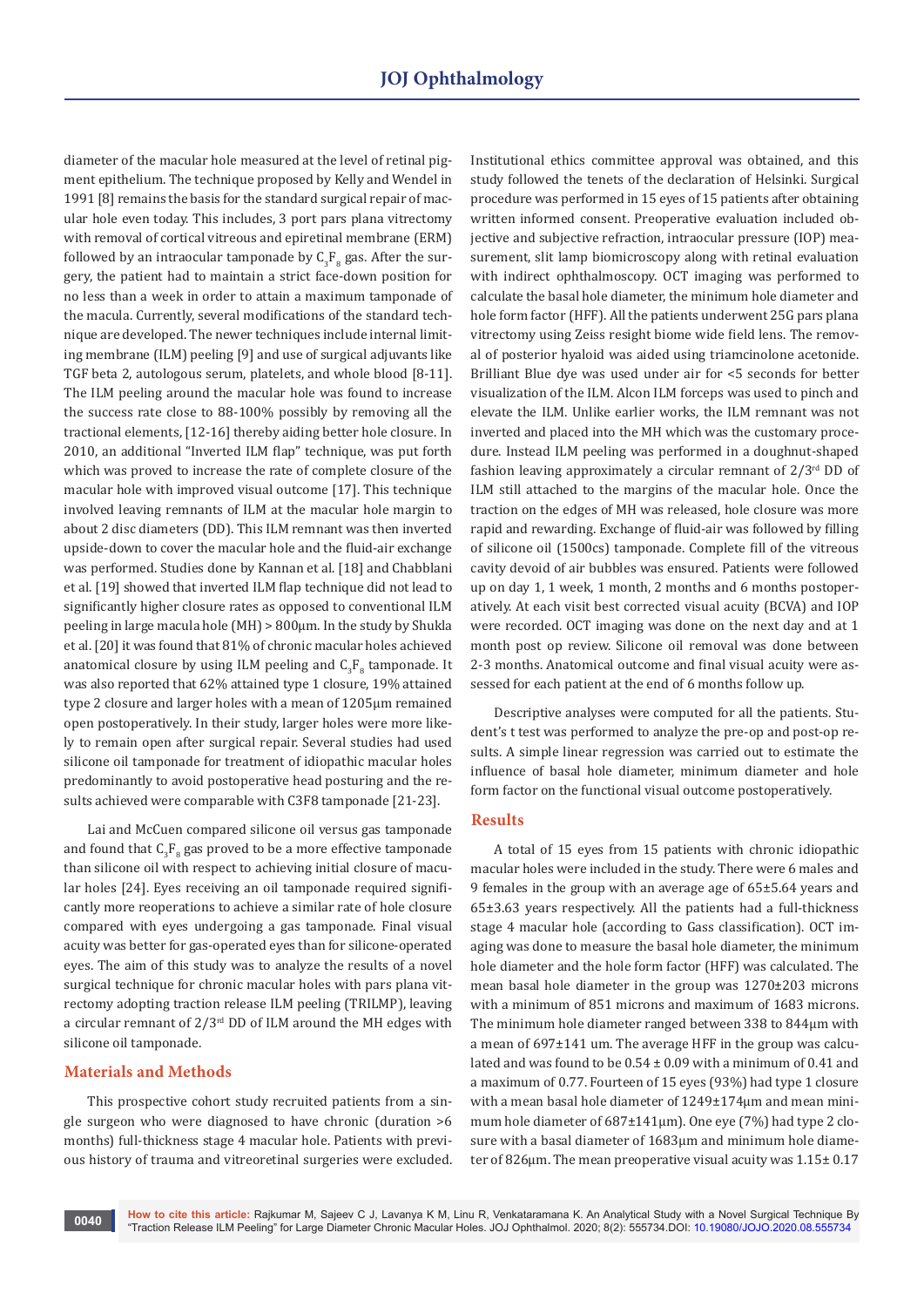Log MAR with a range of 0.8 to 1.5 Log MAR. The mean postoperative visual acuity was  $0.91 \pm 0.36$  and  $0.75 \pm 0.33$  Log MAR after 2 weeks and 2 months respectively. At 6 months review, the mean visual acuity was 0.7±0.39 Log MAR units. There was a statistically significant improvement in visual acuity between pre-operative and 2 weeks ( $p = 0.01$ ) and 2 months ( $p < 0.001$ ) postoperative Log MAR values respectively, whereas there was no statistical significance with 6 months postoperative Log MAR values.

In this study, 93% had anatomical type 1 closure and only one case (7%) had a type 2 closure. At 6 months follow up, functional visual improvement of 61% was achieved postoperatively. A sample OCT image, before and after macular hole surgery is depicted in Figure 1 & 2 respectively. There was a positive correlation with no statistical significance between HFF and preoperative Log MAR acuity, whereas a non-significant negative correlation was found between HFF and 2 weeks and 2-months postoperative Log MAR acuity. However, HFF and 6-month postoperative Log MAR showed a significant negative correlation with  $p = 0.04$  and  $R_2 = 0.38$  as shown in Figure 3. A statistically significant positive correlation was found between basal hole diameter and 2-week postoperative Log MAR acuity with  $p = 0.001$  and  $R_2 = 0.55$  as shown in Figure 4. Nevertheless, a positive correlation between basal hole diameter and 2-month and 6-month postoperative Log MAR acuity was present with no statistical significance with p>0.05. A statistically significant positive correlation was found between minimum diameter and postoperative 2 weeks and 2-month postoperative Log MAR acuity (p =  $0.008$  &  $0.02$ ; R<sub>2</sub> = 0.43 & 0.46) as represented in Figure 5 & 6 respectively.



**Figure 1:** A sample OCT image of a patient with chronic macular hole having 6/60 vision.

# **Discussion**

Macular hole surgeries are constantly evolving through time as a result of various modifications attempted to the classic procedure. Earlier works [9-11,17,25,26] discussed in detail about the success of surgeries with C3F8 gas tamponade which necessitate a strict postoperative face-down position. Anatomical success rate of 90% and visual improvement in 70% of the operated eyes were

reported by Ivanovska Adjievska et al. [27] by combining conventional ILM peeling and silicone oil tamponade (mean pre-op BCVA was 0.8 log MAR and post-op BCVA at 3 months was 0.6). Compared with conventional ILM peeling, the inverted ILM flap technique was more effective for macular hole closure when combined with silicon oil tamponade. In this study, the anatomical success rate was 93% and 61% had functional vision improvement after MH surgery with silicone oil. The inverted ILM is usually folded into the MH. In the current study, a new technique was attempted in which the additional manipulation of the ILM remnant by folding it into the hole (inverse ILM flap) was not performed. This technique involved ILM peeling leaving a circular remnant of approximately  $2/3^{rd}$  DD of ILM attached to the margins of the macular hole. The peeled circular ILM was about 1DD width. After the ILM peeling, the existing traction on ILM got released and the entire procedure's schematic depiction is shown in Figure 7. The tangential force on the inner circular ILM (B) was towards the fovea, whereas the outer circular ILM (D) was away from the fovea. This alone relieved all the tangential tractional forces which kept the hole open preoperatively. This relieved tangential tractional force retaining the centripetal force there by facilitating the chronic macular hole to close and attain type 1 closure (93%).







**How to cite this article:** Rajkumar M, Sajeev C J, Lavanya K M, Linu R, Venkataramana K. An Analytical Study with a Novel Surgical Technique By "Traction Release ILM Peeling" for Large Diameter Chronic Macular Holes. JOJ Ophthalmol. 2020; 8(2): 555734.DOI: [10.19080/JOJO.2020.08.55573](http://dx.doi.org/10.19080/JOJO.2020.08.555734)4 **<sup>0041</sup>**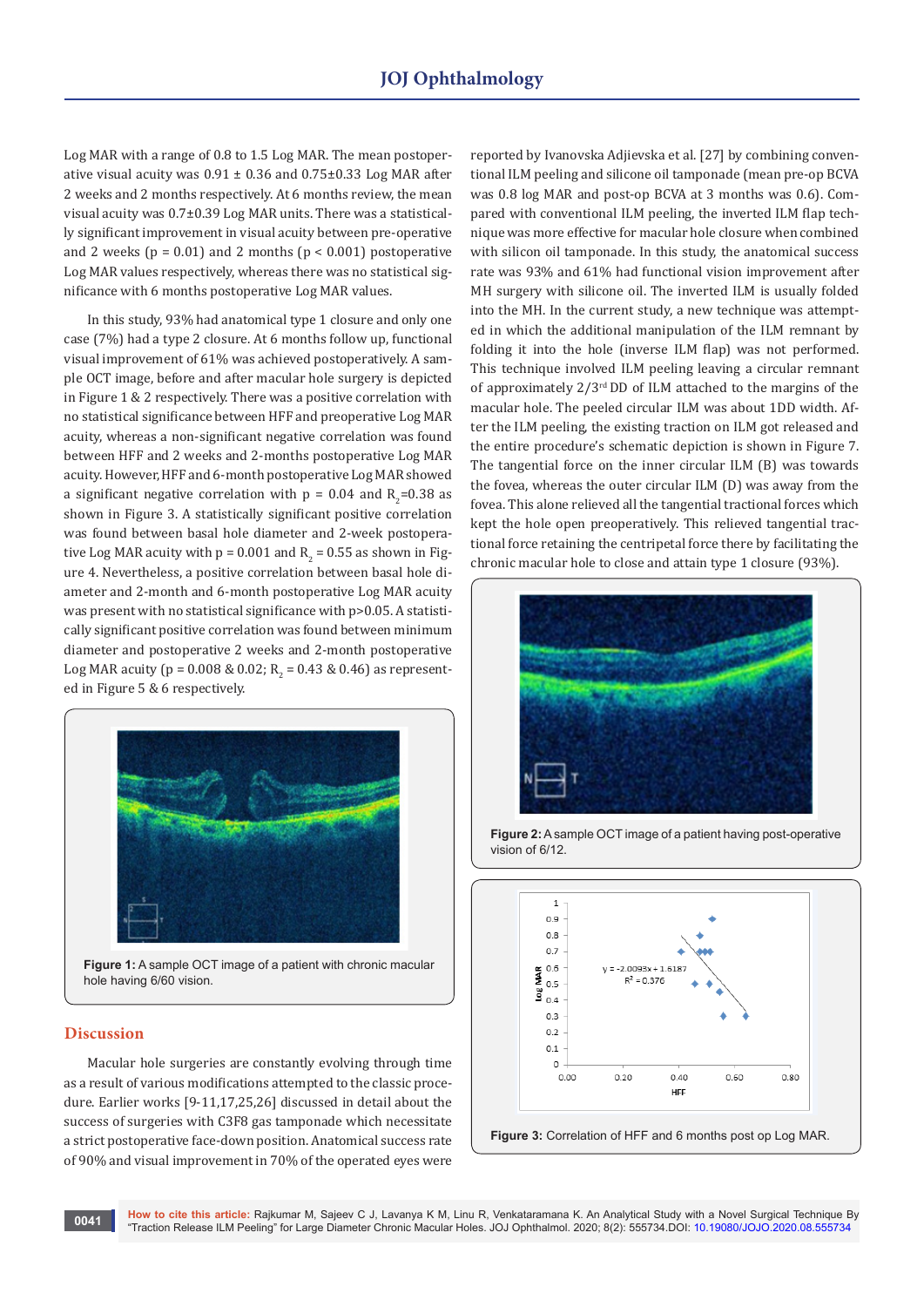

**Figure 4:** Correlation of Basal hole diameter and 2-week post op Log MAR.



One of the subjects OCT was taken pre-operatively and immediately after 2 hours of surgery by the above-mentioned technique and is shown in Figures 8 & 9 respectively. Within 2 hours of the surgery, the macular hole got closed suggesting that the traction on ILM was the primary reason for the formation of the macular hole. By releasing the traction, the macular hole closed naturally. Hence this novel procedure is proposed as more appropriate surgical technique for all the chronic large diameter macular hole surgeries. In their prospective [28] randomized study of 21 consecutive patients with large idiopathic macular holes who had an unsuccessful previous surgery noted that tamponade with a mixture of silicone oil and perfluorohexyl octane (Densiron 68) was more efficacious than gas tamponade. After 12 months follow up, macular hole closure rate was 82% (9/11) in the  $\rm F_{6}H_{8}$  group and only 30% (3/10) of patients in the  $C_2F_6$  group. In this study, TR-ILMP technique with silicone oil tamponade achieved much higher rate of closure. In few studies, closure rates were dependent upon the minimum hole diameters, basal diameters of the MH and the HFF. Ullrich et al. [29] reported that a significant negative correlation was noted between both the base and the minimum diameter of the hole and the postoperative visual outcome. They

concluded that higher HFF resulted in a better outcome, where an HFF of >0.9, the macular hole was closed following a single surgical procedure, while in eyes with HFF <0.5 anatomical success rate was only 67%. On the contrary in this work, HFF showed a significant near perfect negative correlation with Log MAR visual acuity, indicating that the postoperative visual acuity improved significantly even with a mean higher HFF value of 0.54. Base diameter and minimum diameters also revealed moderate negative correlation with Log MAR acuity indicating that the postoperative visual acuity improved significantly despite larger diameters.



The success of silicone oil was credited to its anti-wetting properties and the ability to prevent the fluid from reaching the hole. The density of silicone oil was 3 percent less than that of the water. Hence intraocular silicone oil bubble would float to the superior position and thrust on the retina. But the floatation force exerted by silicone oil was only 1/30 of that exerted by air or gas. Hence it was not the buoyancy but the hydraulic force of silicone oil which played an essential role. Silicone oil has a positive surface tension against water and forms the physical basis of the tamponade [30]. The completeness of oil fill thus plays an important role in the success rate of anatomical macular hole closure. The use of silicone oil for macular hole surgery has other advantages as well. Silicone oil tamponade is more comfortable to patients especially the elderly as no long term postoperative posturing is required. The patients can resume their normal routine lifestyle during the period of tamponade. Air travel is not contraindicated for patients with silicone oil in the eye.

The drawback in the use of silicone oil is the need for a second surgical procedure to remove the oil. The most common complication of macular hole surgery with either gas tamponade or silicone oil is cataract formation. Hence the need for a second procedure alone need not defer the surgeon from choosing silicone oil as a combined cataract silicone oil removal can be performed after 3 months. With silicon oil tamponade, a type 2 closure in the immediate post-op period got converted into type 1 closure during their subsequent follow-ups.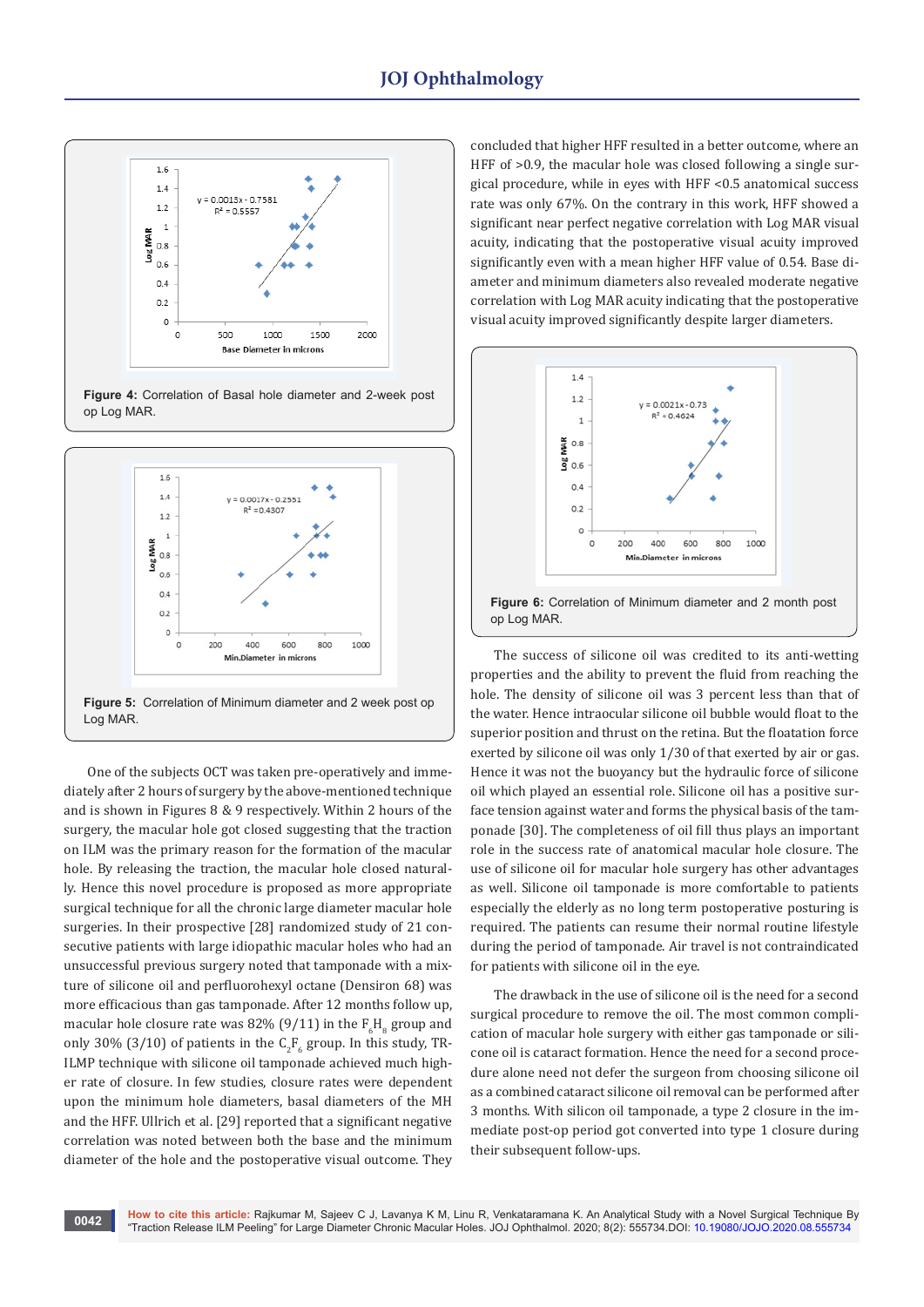# **JOJ Ophthalmology**



**Figure 7:** Hypothetical representation of tractional forces on ILM during TRILMP procedure.



**Figure 8:** A sample OCT of a chronic macular hole patient before the TRILMP procedure.



**Figure 9:** A sample OCT of a chronic macular hole patient after 2 hours of the TRILMP procedure.

# **Conclusion**

A lone tamponade of silicone oil was used along with a novel surgical technique adopting TRILMP without manipulating the flap remnant around MH edge gave an enhanced anatomical and

functional result even in macular holes with larger basal diameter and a medium HFF. The need of postoperative posturing was alleviated. The need of cataract surgery due to the consequence of macular hole surgery either with gas or silicone oil tamponade is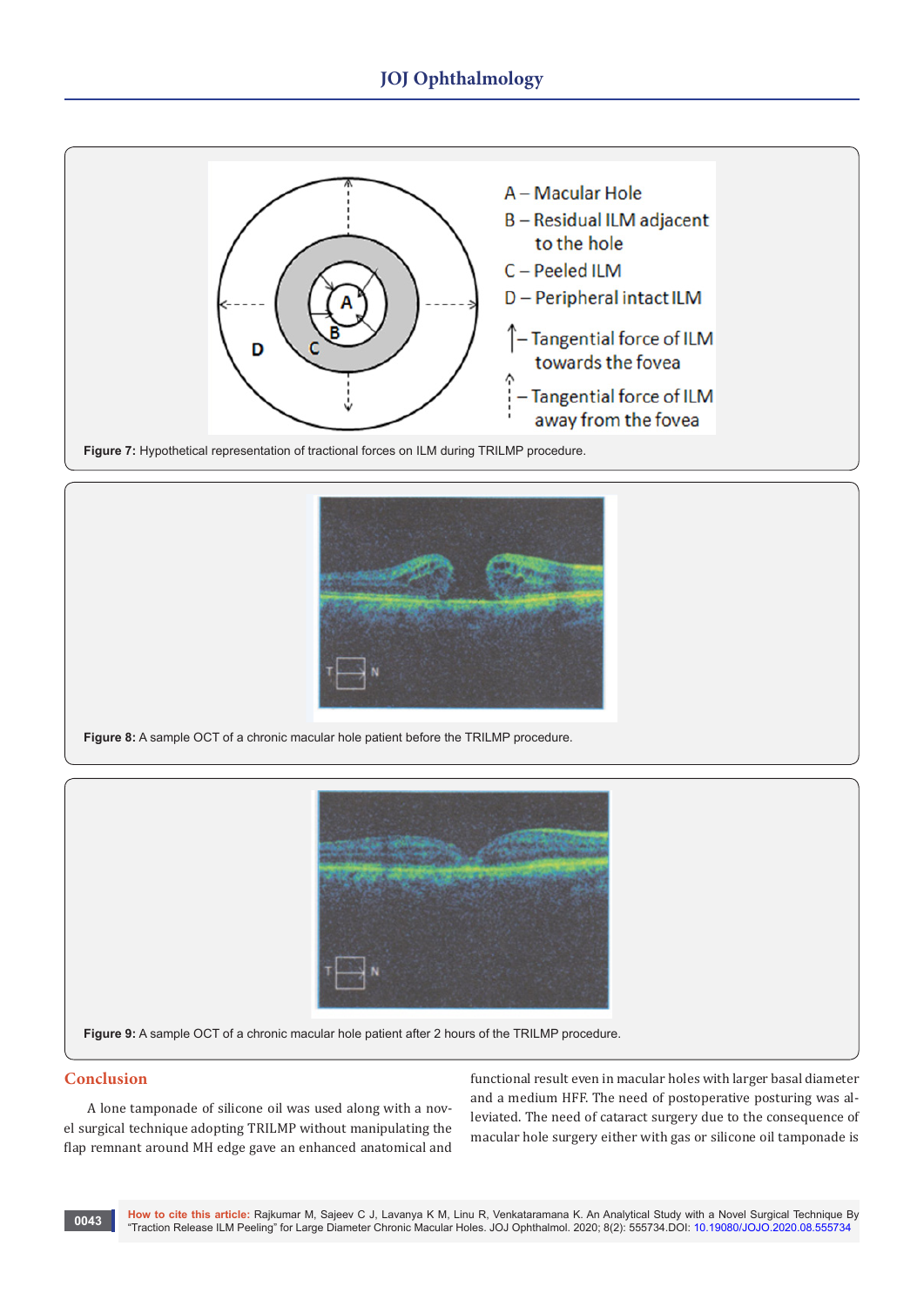addressed by a second surgery during which the silicone oil can be removed which has enhanced sequel compared to the other conventional approach.

## **Acknowledgement**

Heartfelt acknowledgement to Dr. Mridula Jacob and Dr. Indu

G for their help in literature search and manuscript preparation.

## **References**

- 1. [Mitchell P, Smith W, Chey T, Wang J, Chang A \(1997\) Prevalence and](https://www.ncbi.nlm.nih.gov/pubmed/9186446)  [Associations of Epiretinal Membranes. Ophthalmology 104\(6\): 1033-](https://www.ncbi.nlm.nih.gov/pubmed/9186446) [1040.](https://www.ncbi.nlm.nih.gov/pubmed/9186446)
- 2. [Wang S, Xu L, Jonas J \(2006\) Prevalence of Full-Thickness Macular](https://www.ajo.com/article/S0002-9394(05)01108-6/abstract)  [Holes in Urban and Rural Adult Chinese: The Beijing Eye Study. Am J](https://www.ajo.com/article/S0002-9394(05)01108-6/abstract)  [Ophthalmol 141\(3\): 589-591.](https://www.ajo.com/article/S0002-9394(05)01108-6/abstract)
- 3. [Parveen Sen, Arun Bhargava, Lingam Vijaya, Ronnie George \(2008\)](https://onlinelibrary.wiley.com/doi/abs/10.1111/j.1442-9071.2008.01715.x)  [Prevalence of idiopathic macular hole in adult rural and urban south](https://onlinelibrary.wiley.com/doi/abs/10.1111/j.1442-9071.2008.01715.x)  [Indian population. Clin Experiment Ophthalmol 36\(3\): 257-260.](https://onlinelibrary.wiley.com/doi/abs/10.1111/j.1442-9071.2008.01715.x)
- 4. [Rahmani B, Tielsch JM, Katz J, Gottsch J, Quigley H, et al. \(1996\)](https://www.ncbi.nlm.nih.gov/pubmed/8942862)  [The Cause-specific Prevalence of Visual Impairment in an Urban](https://www.ncbi.nlm.nih.gov/pubmed/8942862)  [Population. Ophthalmology 103\(11\): 1721-1726.](https://www.ncbi.nlm.nih.gov/pubmed/8942862)
- 5. [\(1994\) Risk Factors for Idiopathic Macular Holes. Am J Ophthalmol.](https://www.ajo.com/article/S0002-9394(14)72555-3/fulltext)  [118\(6\): 754-761.](https://www.ajo.com/article/S0002-9394(14)72555-3/fulltext)
- 6. [Gass J \(1988\) Idiopathic Senile Macular Hole. Arch. Ophthalmol](https://www.ncbi.nlm.nih.gov/pubmed/3358729)  [106\(5\): 629-639.](https://www.ncbi.nlm.nih.gov/pubmed/3358729)
- 7. [Ip M \(2002\) Anatomical Outcomes of Surgery for Idiopathic Macular](https://www.ncbi.nlm.nih.gov/pubmed/11786054)  [Hole as Determined by Optical Coherence Tomography. Arch](https://www.ncbi.nlm.nih.gov/pubmed/11786054)  [Ophthalmol 120\(1\): 29-35.](https://www.ncbi.nlm.nih.gov/pubmed/11786054)
- Kelly N (1991) Vitreous Surgery for Idiopathic Macular Holes. Arch. [Ophthalmol 109\(5\): 654-659.](https://www.ncbi.nlm.nih.gov/pubmed/2025167)
- 9. [Tognetto D, Grandin R, Sanguinetti G, Minutola D, Di Nicola M, et al.](https://www.ncbi.nlm.nih.gov/pubmed/16877079)  [\(2006\) Internal Limiting Membrane Removal during Macular Hole](https://www.ncbi.nlm.nih.gov/pubmed/16877079)  [Surgery. Ophthalmology 113\(8\): 1401-1410.](https://www.ncbi.nlm.nih.gov/pubmed/16877079)
- 10. [Glaser B, Michels R, Kuppermann B, Sjaarda R, Pena R \(1992\)](https://www.ncbi.nlm.nih.gov/pubmed/1495798)  Transforming Growth Factor- $\beta_2$  for the Treatment of Full-thickness [Macular Holes. Ophthalmology 99\(7\): 1162-1173.](https://www.ncbi.nlm.nih.gov/pubmed/1495798)
- 11. [Liggett P, Skolik D, Horio B, Saito Y, Alfaro V, et al. \(1995\) Human](https://www.ncbi.nlm.nih.gov/pubmed/9121755)  [Autologous Serum for the Treatment of Full-thickness Macular Holes.](https://www.ncbi.nlm.nih.gov/pubmed/9121755)  [Ophthalmology 102\(7\): 1071-1076.](https://www.ncbi.nlm.nih.gov/pubmed/9121755)
- 12. [Gaudric A, Massin P, Paques M, Santiago PY, Guez JE, et al. \(1995\)](https://www.ncbi.nlm.nih.gov/pubmed/8543204)  [Autologous platelet concentrate for the treatment of full-thickness](https://www.ncbi.nlm.nih.gov/pubmed/8543204)  [macular holes. Graefes Arch Clin Exp Ophthalmol 233\(9\): 549-554.](https://www.ncbi.nlm.nih.gov/pubmed/8543204)
- 13. [Brooks H \(2000\) Macular hole surgery with and without internal](https://www.ncbi.nlm.nih.gov/pubmed/11013203)  [limiting membrane peeling. Ophthalmology 107\(10\): 1939-1948.](https://www.ncbi.nlm.nih.gov/pubmed/11013203)
- 14. [Smiddy W, Feuer W, Cordahi G \(2001\) Internal limiting membrane](https://www.ncbi.nlm.nih.gov/pubmed/11470703)  [peeling in macular hole surgery. Ophthalmology 108\(8\): 1471-1476.](https://www.ncbi.nlm.nih.gov/pubmed/11470703)
- 15. [Mester V, Kuhn F \(2000\) Internal limiting membrane removal in the](https://www.ncbi.nlm.nih.gov/pubmed/10926987)  [management of full-thickness macular holes. Am J Ophthalmol 129\(6\):](https://www.ncbi.nlm.nih.gov/pubmed/10926987)  [769-777.](https://www.ncbi.nlm.nih.gov/pubmed/10926987)
- 16. [Park D, Sipperley J, Sneed S, Dugel P, Jacobsen J \(1999\) Macular hole](https://www.ncbi.nlm.nih.gov/pubmed/10406628)  [surgery with internal-limiting membrane peeling and intravitreous air.](https://www.ncbi.nlm.nih.gov/pubmed/10406628)  [Ophthalmology 106\(7\): 1392-1398.](https://www.ncbi.nlm.nih.gov/pubmed/10406628)
- 17. [Michalewska Z, Michalewski J, Adelman R, Nawrocki J \(2010\) Inverted](https://www.ncbi.nlm.nih.gov/pubmed/20541263)  [Internal Limiting Membrane Flap Technique for Large Macular Holes.](https://www.ncbi.nlm.nih.gov/pubmed/20541263)  [Ophthalmology 117\(10\): 2018-2025.](https://www.ncbi.nlm.nih.gov/pubmed/20541263)
- 18. [Kannan N, Kohli P, Parida H, Adenuga O, Ramasamy K \(2018\)](https://www.ncbi.nlm.nih.gov/pubmed/30029621)  [Comparative study of inverted internal limiting membrane \(ILM\)](https://www.ncbi.nlm.nih.gov/pubmed/30029621)  [flap and ILM peeling technique in large macular holes: a randomized](https://www.ncbi.nlm.nih.gov/pubmed/30029621)[control trial. BMC Ophthalmol 18\(1\): 177.](https://www.ncbi.nlm.nih.gov/pubmed/30029621)
- 19. [Narayanan R, Singh SR, Taylor S, Berrocal MH, Chhablani J, et al. \(2019\)](https://www.ncbi.nlm.nih.gov/pubmed/29689027)  [Surgical outcomes after inverted internal limiting membrane flap](https://www.ncbi.nlm.nih.gov/pubmed/29689027)  [versus conventional peeling for very large macular holes. Retina 39\(8\):](https://www.ncbi.nlm.nih.gov/pubmed/29689027)  [1465-1469.](https://www.ncbi.nlm.nih.gov/pubmed/29689027)
- 20. [Hariprasad S, Shukla S, Afshar A, Kiernan D \(2014\) Outcomes of](https://www.ncbi.nlm.nih.gov/pubmed/25116773)  [chronic macular hole surgical repair. Indian J Ophthalmol 62\(7\): 795-](https://www.ncbi.nlm.nih.gov/pubmed/25116773) [798.](https://www.ncbi.nlm.nih.gov/pubmed/25116773)
- 21. [Karia N, Laidlaw A, West J, Ezra E, Gregor MZ \(2001\) Macular hole](https://bjo.bmj.com/content/85/11/1320)  [surgery using silicone oil tamponade. Br J Ophthalmol 85\(11\): 1320-](https://bjo.bmj.com/content/85/11/1320) [1323.](https://bjo.bmj.com/content/85/11/1320)
- 22. [Kumar V, Banerjee S, Loo A, Callear A, Benson M \(2002\) Macular hole](https://www.nature.com/articles/6700029?foxtrotcallback=true)  [surgery with silicone oil. Eye 16\(2\): 121-125](https://www.nature.com/articles/6700029?foxtrotcallback=true).
- 23. [Goldbaum M, McCuen B, Hanneken A, Burgess S, Chen H \(1998\)](https://www.aaojournal.org/article/S0161-6420(01)00688-1/fulltext)  [Silicone oil tamponade to seal macular holes without position](https://www.aaojournal.org/article/S0161-6420(01)00688-1/fulltext)  [restrictions. Ophthalmology 105\(11\): 2140-2148.](https://www.aaojournal.org/article/S0161-6420(01)00688-1/fulltext)
- 24. [Lai J, Stinnett S, McCuen B \(2003\) Comparison of silicone oil versus gas](https://www.aaojournal.org/article/S0161-6420(03)00264-1/fulltext)  [tamponade in the treatment of idiopathic full-thickness macular hole.](https://www.aaojournal.org/article/S0161-6420(03)00264-1/fulltext)  [Ophthalmology 110\(6\): 1170-1174.](https://www.aaojournal.org/article/S0161-6420(03)00264-1/fulltext)
- 25. [Thompson J, Sjaarda R, Lansing M \(1997\) The results of vitreous](https://www.ncbi.nlm.nih.gov/pubmed/9428011)  [surgery for chronic macular holes. Retina 17\(6\): 493-501.](https://www.ncbi.nlm.nih.gov/pubmed/9428011)
- 26. [Jaycock PD, Bunce C, Xing W, Thomas D, Poon W, et al. \(2004\) Outcomes](https://www.nature.com/articles/6701679)  [of macular hole surgery: implications for surgical management and](https://www.nature.com/articles/6701679)  [clinical governance. Eye 19\(8\): 879-884.](https://www.nature.com/articles/6701679)
- 27. [Ivanovska-Adjievska B, Boskurt, Jordanova-Dimovska, Semiz,](https://www.ncbi.nlm.nih.gov/pubmed/23055662/)  [Yuzer \(2012\) Treatment of idiopathic macular hole with silicone oil](https://www.ncbi.nlm.nih.gov/pubmed/23055662/)  [tamponade. Clin. Ophthalmol \(6\): 1449-1454.](https://www.ncbi.nlm.nih.gov/pubmed/23055662/)
- 28. [Cillino S, Cillino G, Ferraro L, Casuccio A \(2016\) Treatment of](https://www.ncbi.nlm.nih.gov/pubmed/26418444)  [persistently open macular holes with heavy silicone oil \(densiron 68\)](https://www.ncbi.nlm.nih.gov/pubmed/26418444)  [versus c2f6. A prospective randomized study. Retina 36\(4\): 688-694.](https://www.ncbi.nlm.nih.gov/pubmed/26418444)
- 29. [Ullrich S \(2002\) Macular hole size as a prognostic factor in macular](https://www.ncbi.nlm.nih.gov/pubmed/11914205)  [hole surgery. Br J Ophthalmol 86\(4\): 390-393.](https://www.ncbi.nlm.nih.gov/pubmed/11914205)
- 30. [Petersen J \(1987\) The physical and surgical aspects of silicone oil in](https://www.ncbi.nlm.nih.gov/pubmed/3678857)  [the vitreous cavity. Graefes Arch. Clin. Exp. Ophthalmol 225\(6\): 452-](https://www.ncbi.nlm.nih.gov/pubmed/3678857) [456.](https://www.ncbi.nlm.nih.gov/pubmed/3678857)